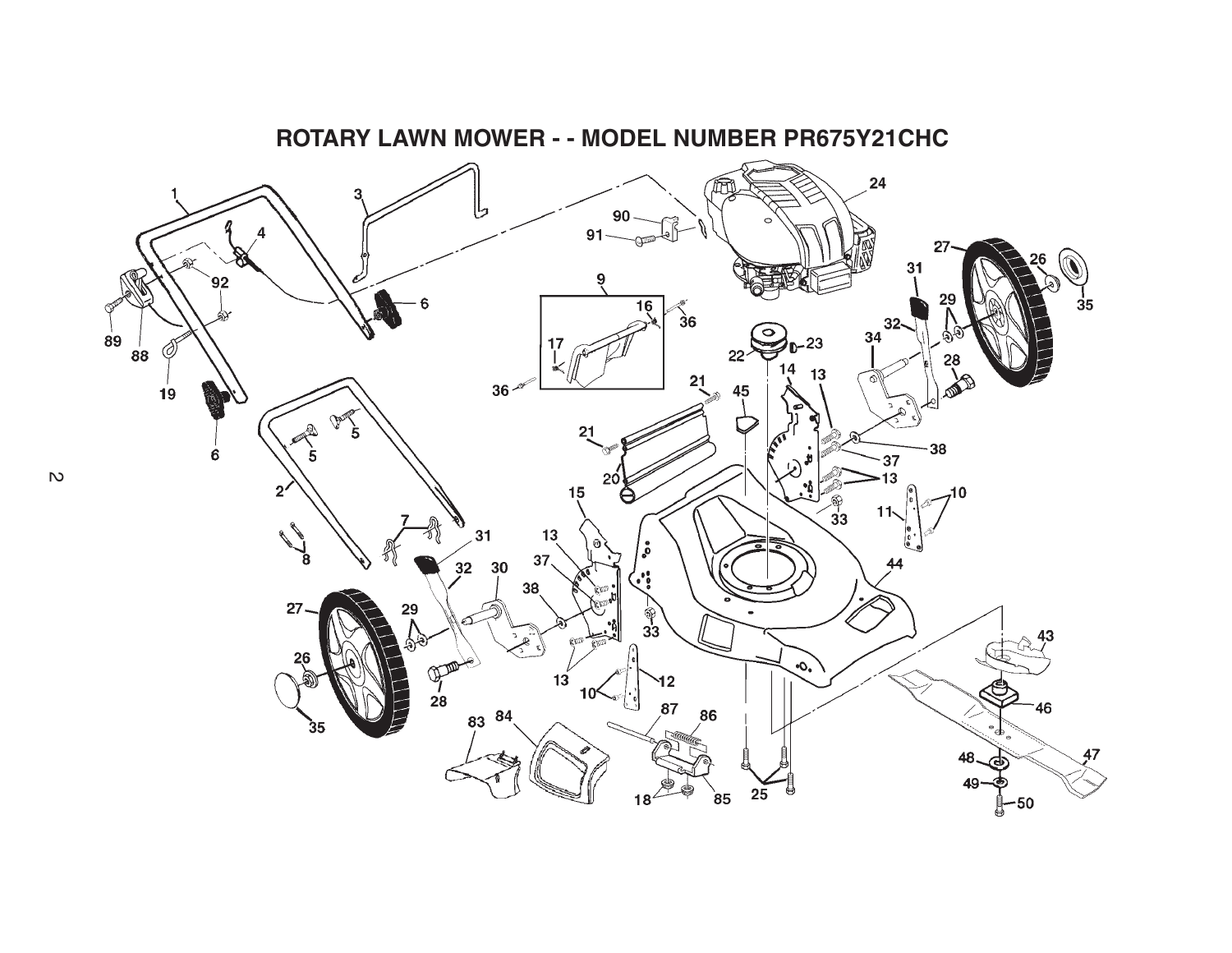## **ROTARY LAWN MOWER - - MODEL NUMBER PR675Y21CHC**

| NO.                                                                   | <b>KEY</b><br><b>PART</b><br>NO.                                                                                                                                                                                                                                                                                                                                        | <b>DESCRIPTION</b>                                                                                                                                                                                                                                                                                                                                                                                                                                                                                                                                                                                                       |
|-----------------------------------------------------------------------|-------------------------------------------------------------------------------------------------------------------------------------------------------------------------------------------------------------------------------------------------------------------------------------------------------------------------------------------------------------------------|--------------------------------------------------------------------------------------------------------------------------------------------------------------------------------------------------------------------------------------------------------------------------------------------------------------------------------------------------------------------------------------------------------------------------------------------------------------------------------------------------------------------------------------------------------------------------------------------------------------------------|
| 1<br>$\overline{\mathbf{c}}$<br>3<br>4<br>5<br>6<br>7<br>8<br>9<br>24 | 166862X479<br>151721X479<br>170287<br>133107<br>131959<br>170146<br>51793<br>66426<br>180479<br>10 128415<br>11 175069X479<br>12 175070X479<br>13 17060410<br>14 175576X479<br>16 180071<br>17 180072<br>18 73800400<br>19 179585<br>20 178398<br>21 88652<br>22 184941<br>23 850848<br>$\frac{1}{2} \left( \frac{1}{2} \right) \frac{1}{2} \left( \frac{1}{2} \right)$ | <b>Upper Handle</b><br>Lower Handle<br><b>Control Bar</b><br>Engine Zone Control Cable<br><b>Handle Bolt</b><br>Handle Knob<br>Hairpin Cotter<br><b>Wire Tie</b><br>Rear Door Kit (Includes Key #16 and 17)<br>Pop Rivet<br>Support Bracket, LH<br>Support Bracket, RH<br>Screw 14-20 x 5/8<br>Handle Bracket Assembly (Left)<br>Handle Bracket Assembly (Right)<br>Spring, LH<br>Spring, RH<br>Keps Locknut 1/4-20<br>Rope Guide<br><b>Rear Skirt</b><br>Hinge Screw 1/4-20 x 1-1/4<br><b>Engine Pulley</b><br>Hi-Pro Key #505<br>Engine, Briggs & Stratton, Model No. 121602<br>(Order parts from Engine manufacturer) |
| 26                                                                    | 25 150406<br>83923                                                                                                                                                                                                                                                                                                                                                      | Hex Head Thread Rolling Srew 3/8-16 x 1-1/8<br>Hex Flange Nut                                                                                                                                                                                                                                                                                                                                                                                                                                                                                                                                                            |
|                                                                       | 27 180203<br>28 160828                                                                                                                                                                                                                                                                                                                                                  | Wheel<br>Shoulder Bolt 5/16-18 x .33                                                                                                                                                                                                                                                                                                                                                                                                                                                                                                                                                                                     |
|                                                                       | 29 57143                                                                                                                                                                                                                                                                                                                                                                | Wave Washer                                                                                                                                                                                                                                                                                                                                                                                                                                                                                                                                                                                                              |
|                                                                       | 30 180411X004                                                                                                                                                                                                                                                                                                                                                           | Axle Arm Assembly, RR                                                                                                                                                                                                                                                                                                                                                                                                                                                                                                                                                                                                    |
| 31                                                                    | 175478                                                                                                                                                                                                                                                                                                                                                                  | Selector Knob                                                                                                                                                                                                                                                                                                                                                                                                                                                                                                                                                                                                            |

| NO.                                                                                                                                                                                                                                                                                                                                                                                                                                                                                                                                                                                | <b>KEY</b><br><b>PART</b><br>NO.                                                                                                                                                                            | <b>DESCRIPTION</b>                                                                                                                                                                                                                                                                                                                                                                                                                                                              |
|------------------------------------------------------------------------------------------------------------------------------------------------------------------------------------------------------------------------------------------------------------------------------------------------------------------------------------------------------------------------------------------------------------------------------------------------------------------------------------------------------------------------------------------------------------------------------------|-------------------------------------------------------------------------------------------------------------------------------------------------------------------------------------------------------------|---------------------------------------------------------------------------------------------------------------------------------------------------------------------------------------------------------------------------------------------------------------------------------------------------------------------------------------------------------------------------------------------------------------------------------------------------------------------------------|
| 32<br>34<br>35<br>36<br>37                                                                                                                                                                                                                                                                                                                                                                                                                                                                                                                                                         | 175053X004<br>33 73800500<br>180412X004<br>180624<br>184193<br>150078<br>38 19112206<br>43 175083<br>44 176710                                                                                              | <b>Selector Spring</b><br>Nut 5/16-18<br>Axle Arm Assembly, LR<br>Hubcap<br>Bolt<br>Thread Cutting Screw, Sems 5/16-18 x 3/4<br>Washer<br><b>Bottom Belt Cover</b><br>Lawn Mower Housing<br>(Includes Key Numbers 10, 11, 12 and 45)                                                                                                                                                                                                                                            |
| 45<br>46<br>47<br>48<br>49<br>50<br>84<br>85<br>87<br>88<br>89<br>90<br>91<br>92<br>$\sim$ $\sim$<br>$\sim$ $\sim$<br>$\sim$ $-$<br>$\frac{1}{2} \left( \frac{1}{2} \right) + \frac{1}{2} \left( \frac{1}{2} \right) + \frac{1}{2} \left( \frac{1}{2} \right) + \frac{1}{2} \left( \frac{1}{2} \right) + \frac{1}{2} \left( \frac{1}{2} \right) + \frac{1}{2} \left( \frac{1}{2} \right) + \frac{1}{2} \left( \frac{1}{2} \right) + \frac{1}{2} \left( \frac{1}{2} \right) + \frac{1}{2} \left( \frac{1}{2} \right) + \frac{1}{2} \left( \frac{1}{2} \right) + \frac{1}{2} \left($ | 107339X<br>184590<br>175064<br>851074<br>850263<br>851084<br>83 175071<br>175066<br>175735<br>86 175285<br>175650<br>174221<br>183365<br>111190X<br>83816<br>132004<br>162300<br>172787<br>172788<br>187665 | Danger Decal<br><b>Blade Adapter</b><br>Blade 21"<br><b>Hardened Washer</b><br>Helical Washer 3/8-24 x 1-3/8 Grade 8<br>Hex Head Machine Screw 3/8-24 x 1-3/8 Grade 8<br><b>Clipping Deflector</b><br><b>Mulcher Door</b><br><b>Hinge Bracket</b><br>Spring<br>Hinge Rod<br><b>Throttle Control</b><br>Screw<br>Cable Clamp<br>Screw<br>Nut, Hex<br>Warning Decal (Not Shown)<br>Operator's Manual, English<br>Operator's Manual, French<br>Repair Parts Manual, English/French |
|                                                                                                                                                                                                                                                                                                                                                                                                                                                                                                                                                                                    |                                                                                                                                                                                                             |                                                                                                                                                                                                                                                                                                                                                                                                                                                                                 |

**NOTE:** All component dimensions given in U.S. inches. 1 inch = 25.4 mm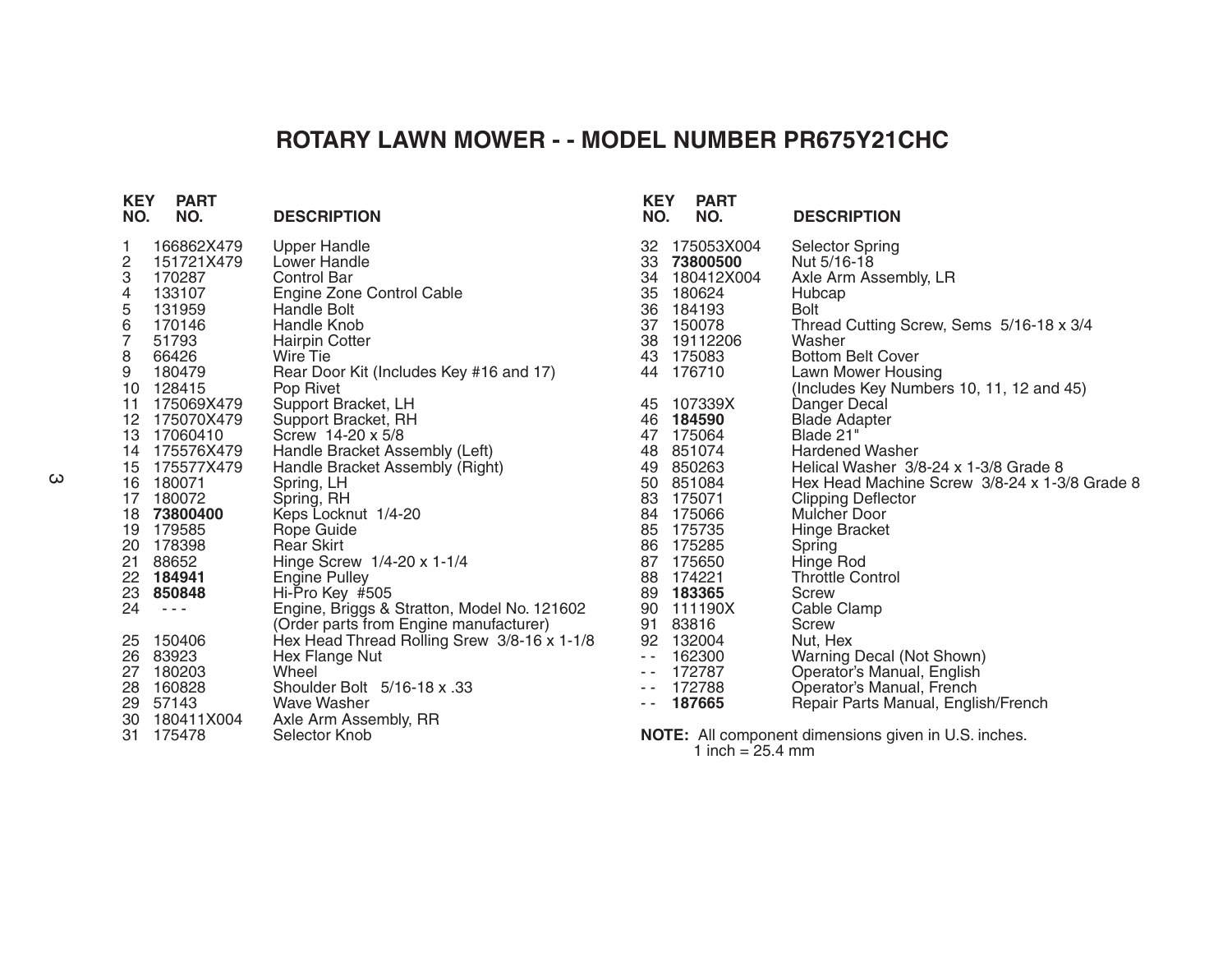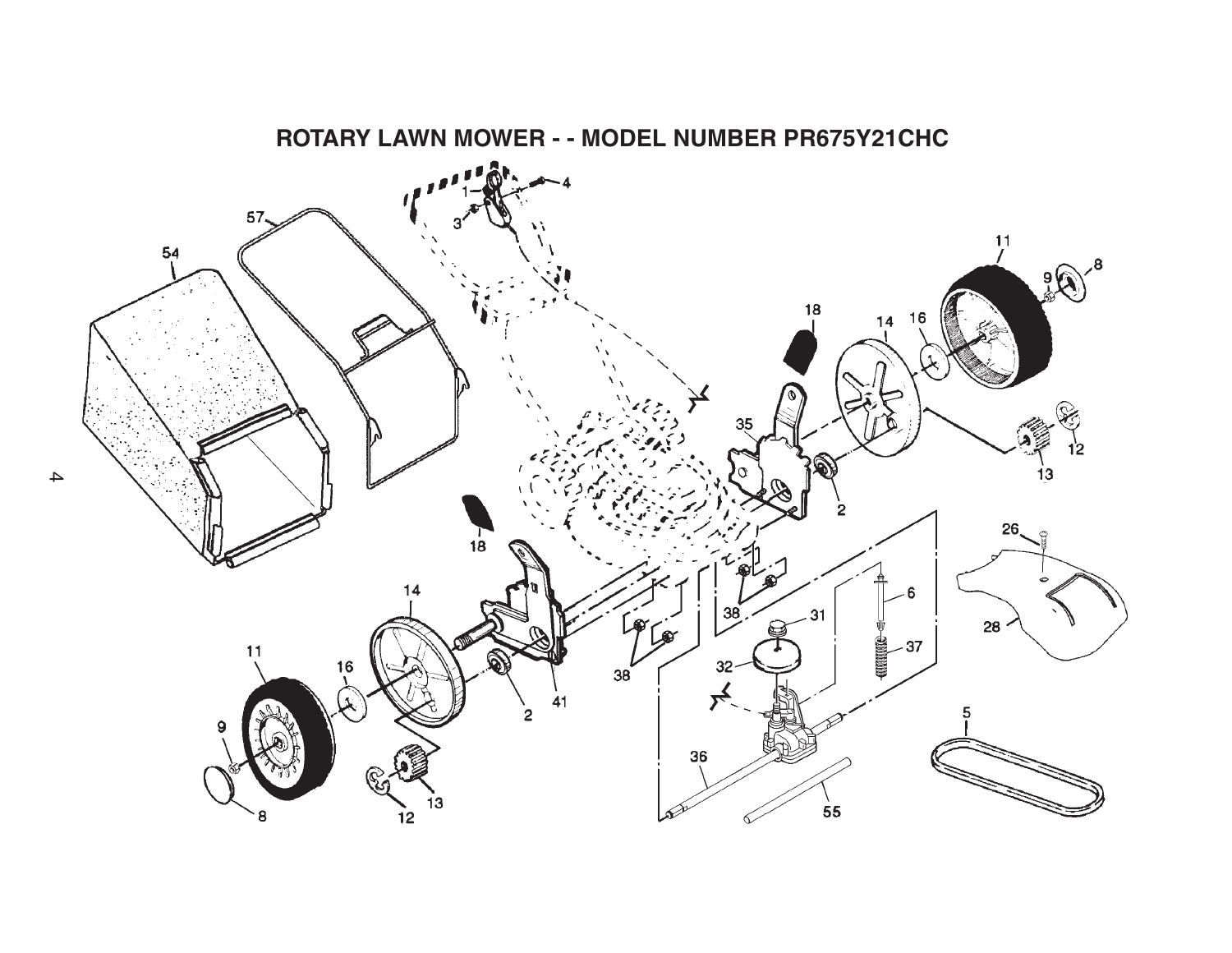## **ROTARY LAWN MOWER - - MODEL NUMBER PR675Y21CHC**

| <b>KEY</b><br><b>PART</b><br>NO.<br>NO.                                                                                                                                                                                              | <b>DESCRIPTION</b>                                                                                                                                                                                                                                                                                                   |
|--------------------------------------------------------------------------------------------------------------------------------------------------------------------------------------------------------------------------------------|----------------------------------------------------------------------------------------------------------------------------------------------------------------------------------------------------------------------------------------------------------------------------------------------------------------------|
| 1<br>184587<br>$\frac{2}{3}$<br>167387<br>751152<br>$\frac{4}{5}$<br>158755<br>175436<br>6<br>150495<br>8<br>180660<br>9<br>145212<br>11 180767<br>12 12000058<br>13 137054<br>180504<br>14<br>16 67725<br>18 170143<br>175262<br>26 | Control Cable Assembly<br>Bearing, Wheel Adjuster<br>Locknut #10-24<br>Hex Washer Head Screw 1/4-20 x 2.12<br>V-Belt<br><b>Spring Retainer</b><br>Hubcap<br>Locknut<br>Wheel & Tire Assembly<br>E-Ring<br>Pinion<br>Dust Cover<br>Washer 1/2 x 1-1/2 x 134<br>Selector Knob<br>Pan Head Tapping Screw #10-24 x 2-3/4 |
|                                                                                                                                                                                                                                      |                                                                                                                                                                                                                                                                                                                      |

| <b>KEY</b><br>NO. | <b>PART</b><br>NO.                            | <b>DESCRIPTION</b>                                                                                                       |
|-------------------|-----------------------------------------------|--------------------------------------------------------------------------------------------------------------------------|
| 28                | 180329<br>31 132010<br>32 137052<br>35 172291 | Drive Cover<br>Hex Flange Nut<br>Drive Pulley<br>Kit, Wheel Adjuster, LH<br>(Includes Knob and Bearing)                  |
| 36<br>37          | 180184<br>137090<br>38 73800400<br>41 172290  | Gear Case Assembly (See Breakdown)<br>Spring<br>Locknut 1/4-20<br>Kit, Wheel Adjuster, RH<br>(Includes Knob and Bearing) |
| 54                | 186027<br>55 175739<br>57 183993              | Grassbag Assembly<br><b>Driveshaft Cover</b><br>Frame                                                                    |

**NOTE:** All component dimensions given in U.S. inches. 1 inch = 25.4 mm